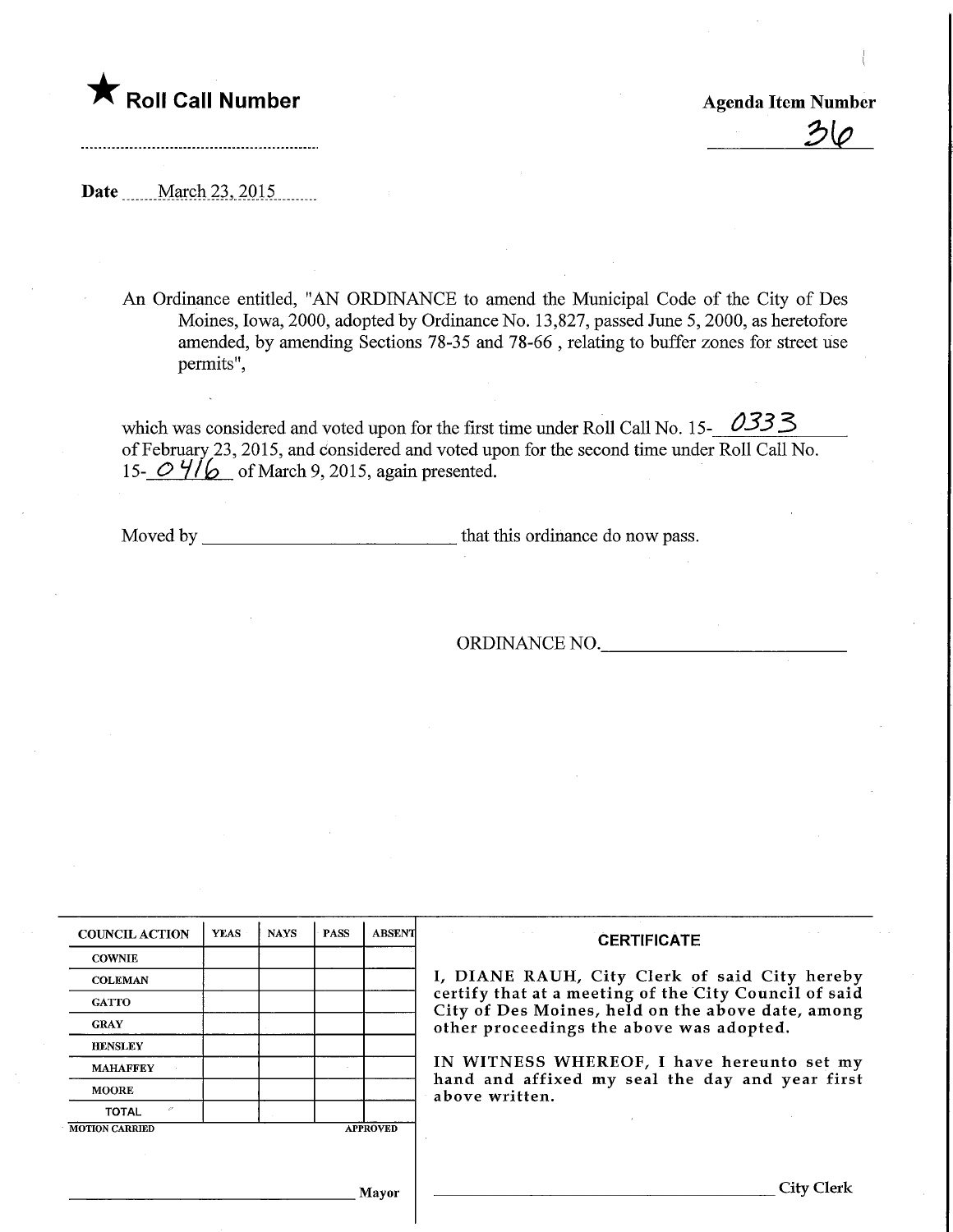ORDINANCE NO.

AN ORDINANCE to amend the Municipal Code of the City of Des Moines, Iowa, 2000, adopted by Ordinance No. 13,827, passed June 5, 2000, as heretofore amended, by amending Sections 78-35 and 78-66 , relating to buffer zones for street use permits.

Be It Ordained by the City Council of the City of Des Moines, Iowa:

Section 1. That the Municipal Code of the City of Des Moines, Iowa, 2000, adopted by

 $15 - 0416$ 

Ordinance No. 13,827, passed June 5,2000, as heretofore amended, is hereby amended by amending

Section 78-35 and 78-66, relating to buffer zones for street use permits, as follows:

## Sec. 78-35. Prohibited acts.

(a) No peddler shall conduct peddling with any person situated in a motor vehicle upon any public street, alley, driveway access, or public way.

(b) No peddler shall conduct peddling upon any part of fhe public right of way along a parade route on the day of any permitted parade.

(c) No peddler shall conduct peddling within one thousand eight hundred  $(1.800)$   $(1,000)$ feet of the perimeter of a street closure, or inside such perimeter, for an event where a street use permit has been issued unless written permission from the street use permit holder has been obtained.

(d) , No peddler shall conduct peddling between the hours of 9:00 p.m. and 9:00 a.m.

(e) No peddler shaU do business or attempt to do business upon any property on which has a posted notice prohibiting peddling or soliciting.

(f) No peddler shall harass, intimidate, coerce or threaten any mdividual to induce a sale.

 $(g)$  No peddler shall falsely or fraudulently misrepresent the quality, character or quantity of any article, item or commodity offered for sale or sell any unwholesome or tainted food or foodstuffs.

(h) No peddler shall conduct business in such a manner as to endanger the public health, welfare, or safety of the public.

## Sec. 78-66. Application for license.

Every transient merchant shall apply to fhe city clerk for a transient merchant license at least three business days prior to use by providing the following information upon a form to be provided by fhe city clerk:

- (1) The fall name, age, permanent address and phone number of the applicant.
- (2) A description of the merchandise to be sold.
- (3) The business name and address.
- (4) The starting date and duration of the proposed sale, and the specific hours, not less than six consecutive hours in every 24-hour period, when the site will be vacated as required by